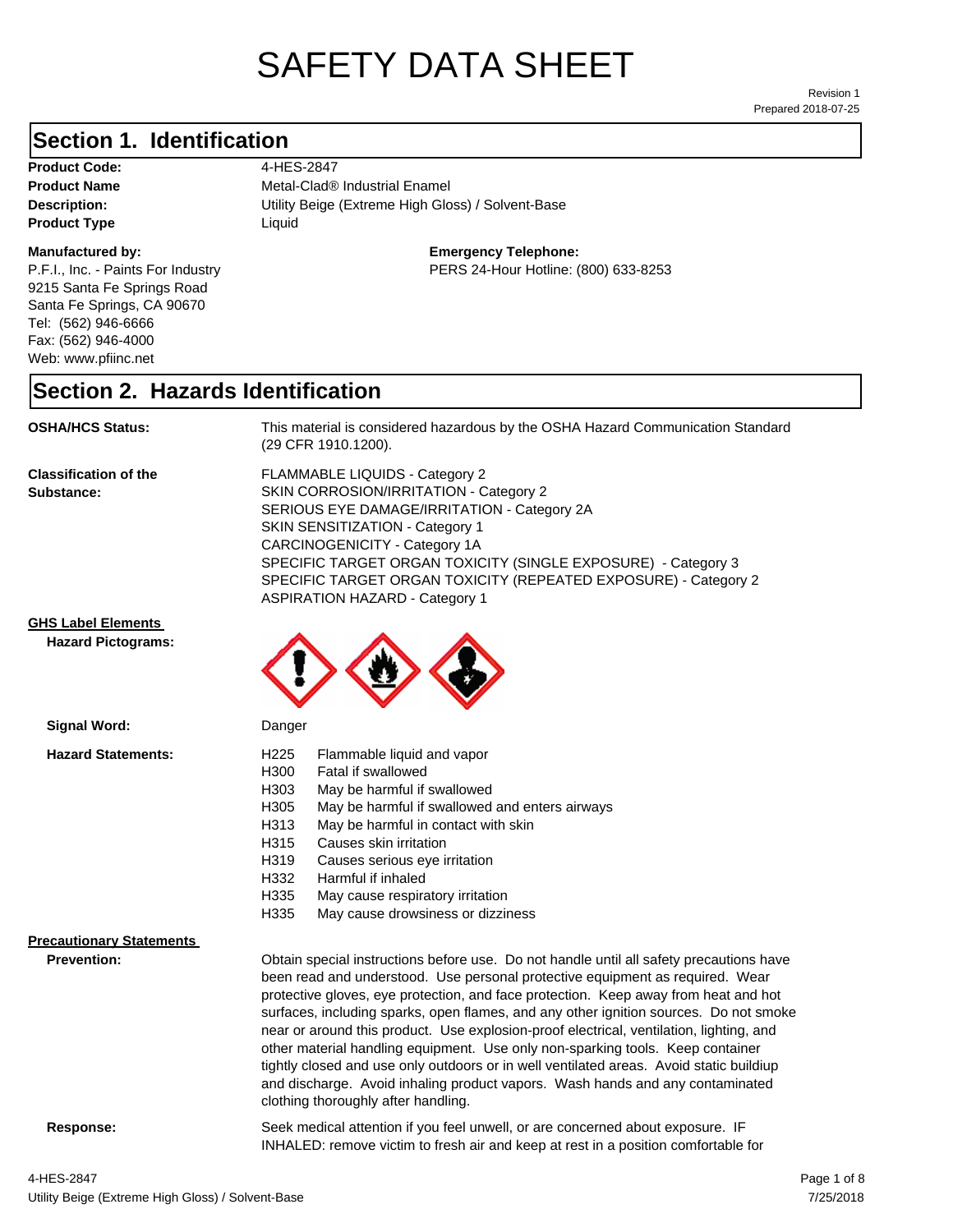| <b>Storage &amp; Disposal:</b>              | breathing. IF SWALLOWED: contact a poison control center or physician immediately.<br>Do not induce vomiting. IN CASE OF SKIN OR HAIR CONTACT: remove all<br>contaminated clothing, and wash skin with soap and water. If irritation or rash occurs,<br>get medical attention. IF IN EYES: rinse with copious amounts of water for several<br>minutes. Remove contact lenses, if present and easy to do so. If eye irritation persists,<br>seek medical attention.<br>Store in a locked and secure environment. Store in a cool, well ventilated area away<br>from direct sunlight and heat. Dispose of contents and container in accordance with all<br>local, regional, state, and federal regulations.                                                                                                                                                                                                                                                                                                                |
|---------------------------------------------|--------------------------------------------------------------------------------------------------------------------------------------------------------------------------------------------------------------------------------------------------------------------------------------------------------------------------------------------------------------------------------------------------------------------------------------------------------------------------------------------------------------------------------------------------------------------------------------------------------------------------------------------------------------------------------------------------------------------------------------------------------------------------------------------------------------------------------------------------------------------------------------------------------------------------------------------------------------------------------------------------------------------------|
| <b>Supplemental Label</b><br>Elements:      | Ensure adequate ventilation at all times when using this product and when sanding the<br>dried film. Wear an appropriate, NIOSH approved particulate respirator. Follow all<br>respirator manufacturer's directions for proper use. Abrading or sanding this product's<br>dried film may release crystalline silica which has been shown to cause lung damage<br>and may cause cancer following long term exposure. Rags, sandpaper, steel wool,<br>and other abrading materials or waste containing this product may spontaneously<br>combust when improperly disposed of. Product contains solvents which can cause<br>permanent brain and nervous system damage. Intentional misuse by concentrating<br>and inhaling the contents of this product can be harmful or fatal. Do not transfer<br>contents to another container.<br>PROPOSITION 65 WARNING: this product contains chemicals known to the State of<br>California to cause cancer and birth defects or other reproductive harm.<br>FOR INDUSTRIAL USE ONLY. |
| <b>Hazards not otherwise</b><br>classified: | None known.                                                                                                                                                                                                                                                                                                                                                                                                                                                                                                                                                                                                                                                                                                                                                                                                                                                                                                                                                                                                              |

## **Section 3. Composition/Information on Ingredients**

| Chemical Name / CAS No                                                              |
|-------------------------------------------------------------------------------------|
| Calcium Carbonate<br>1317-65-3<br>10 to 20%                                         |
| <b>Regular Mineral Spirits</b><br>64741-41-9<br>10 to 20%<br>Vapor Pressure: 2 mmHg |
| Naphtha<br>64742-89-8<br>5 to 10%<br>Vapor Pressure: 12 mmHg                        |
| <b>Titanium Dioxide</b><br>13463-67-7<br>5 to 10%                                   |
| Xylene<br>1330-20-7<br>1 to 5%<br>Vapor Pressure: 1.06 kPa                          |
| <b>Mineral Spirits</b><br>8052-41-3<br>1 to 5%<br>Vapor Pressure: 2 mmHg            |
| Acetone<br>67-64-1<br>1 to 5%<br>Vapor Pressure: 30.796 kPA                         |

#### **Section 4. First Aid Measures**

#### **Description of First Aid Measures**

Eye Contact: **IMMED** Immediately flush eyes with copious amounts of water. Remove any contact lenses.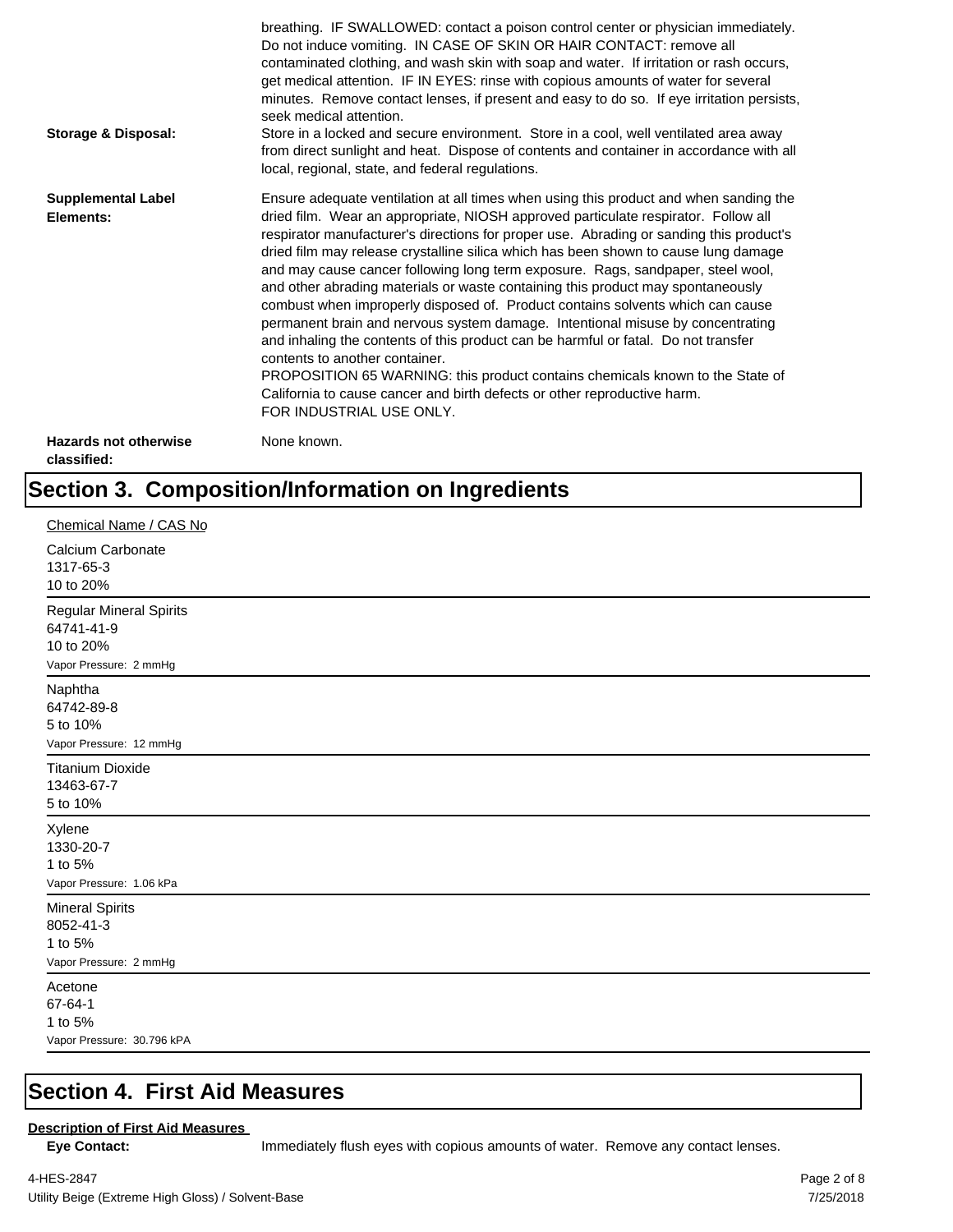| Inhalation:                                         | Rinse for at least 10 minutes. Get medical attention.<br>Remove victim to fresh air and maintain in a rest position comfortable for breathing. If<br>fumes are still present, all rescuers should wear appropriate respirators. If victim<br>exhibits irregular breathing, trained personnel should provide artificial respiration or<br>oxygen. Mouth-to-mouth resuscitation may be dangerous. If necessary, contact a<br>poison control center or physician immediately. If victim is unconscious, place in a<br>recovery position and seek medical help immediately. Maintain an open airway for the<br>victim.                                                                                                                                                                                                                    |
|-----------------------------------------------------|---------------------------------------------------------------------------------------------------------------------------------------------------------------------------------------------------------------------------------------------------------------------------------------------------------------------------------------------------------------------------------------------------------------------------------------------------------------------------------------------------------------------------------------------------------------------------------------------------------------------------------------------------------------------------------------------------------------------------------------------------------------------------------------------------------------------------------------|
| <b>Skin Contact:</b>                                | Wash affected areas with soap and water. Remove contaminated clothing and shoes.<br>Continue to rinse the affected area for at least ten minutes. Get medical attention if<br>discomfort continues. Avoid further exposure in the event of any symptoms or<br>complaints.                                                                                                                                                                                                                                                                                                                                                                                                                                                                                                                                                             |
| Ingestion:                                          | If product is ingested, contact a poison control center or a physician immediately. Do<br>not induce vomitting. Rinse mouth with water and remove dentures, if any. Remove<br>victim to fresh air and keep at rest in a comfortable position to facilitate breathing. If<br>the victim is conscious and the product has been swallowed, provide small quantities of<br>water to drink. Cease if the victim feels sick, as vomitting may be dangerous.<br>Aspiration hazard if swallowed. This product can enter the lungs and cause damage.<br>If vomitting occurs, the head should be kept low so that vomit does not enter the lungs.<br>Never administer anything by mouth to an unconscious person. If unconscious, place<br>in a recovery position while medical attention is sought. Maintain an open airway for<br>the victim. |
| <b>Potential Acute Health Effects</b>               |                                                                                                                                                                                                                                                                                                                                                                                                                                                                                                                                                                                                                                                                                                                                                                                                                                       |
| <b>Eye Contact:</b>                                 | Causes serious eye irritation.                                                                                                                                                                                                                                                                                                                                                                                                                                                                                                                                                                                                                                                                                                                                                                                                        |
| Inhalation:                                         | Can cause central nervous system depression. May cause drowsiness and dizziness<br>as well as respiratory irritation.                                                                                                                                                                                                                                                                                                                                                                                                                                                                                                                                                                                                                                                                                                                 |
| <b>Skin Contact:</b>                                | Causes skin irritation. May cause an allergic skin reaction.                                                                                                                                                                                                                                                                                                                                                                                                                                                                                                                                                                                                                                                                                                                                                                          |
| Ingestion:                                          | Can cause central nervous system depression. May be fatal if swallowed and allowed<br>to enter airways. Irritating to mouth, throat and stomach.                                                                                                                                                                                                                                                                                                                                                                                                                                                                                                                                                                                                                                                                                      |
| <b>Over-Exposure Signs &amp; Symptoms</b>           |                                                                                                                                                                                                                                                                                                                                                                                                                                                                                                                                                                                                                                                                                                                                                                                                                                       |
| <b>Eye Contact:</b>                                 | Adverse symptoms may include: pain or irritation, watering, redness.                                                                                                                                                                                                                                                                                                                                                                                                                                                                                                                                                                                                                                                                                                                                                                  |
| Inhalation:                                         | Adverse symptoms may include: respiratory tract irritation, coughing, nausea or<br>vomiting, headache, drowsiness or fatigue, dizziness or vertigo, unconsciousness.                                                                                                                                                                                                                                                                                                                                                                                                                                                                                                                                                                                                                                                                  |
| <b>Skin Contact:</b>                                | Adverse symptoms may include: irritation, redness.                                                                                                                                                                                                                                                                                                                                                                                                                                                                                                                                                                                                                                                                                                                                                                                    |
| Ingestion:                                          | Adverse symptoms may include: nausea, vomiting.                                                                                                                                                                                                                                                                                                                                                                                                                                                                                                                                                                                                                                                                                                                                                                                       |
|                                                     | Indication of immediate medical attention and special treatment needed                                                                                                                                                                                                                                                                                                                                                                                                                                                                                                                                                                                                                                                                                                                                                                |
| <b>Notes to Physician:</b>                          | Treat symptomatically. Contact poison treatment specialists if large quantities have<br>been ingested or inhaled.                                                                                                                                                                                                                                                                                                                                                                                                                                                                                                                                                                                                                                                                                                                     |
| <b>Specific Treatments:</b>                         | None specified.                                                                                                                                                                                                                                                                                                                                                                                                                                                                                                                                                                                                                                                                                                                                                                                                                       |
| <b>Protection of First Aid</b><br><b>Providers:</b> | No action should be taken involving any personal risk or without proper training. If<br>fumes are still present, rescuers should wear appropriate respirators or a self<br>contained breathing apparatus. Mouth-to-mouth resuscitation may be dangerous for<br>the first aid provider. Wash all contaminated clothing with soap and water before<br>removal.                                                                                                                                                                                                                                                                                                                                                                                                                                                                          |

## **Section 5. Fire Fighting Measures**

| <u>Extinguishing Media</u> |                                                                                                                                                                                                                                                                                                                                                                                                                   |
|----------------------------|-------------------------------------------------------------------------------------------------------------------------------------------------------------------------------------------------------------------------------------------------------------------------------------------------------------------------------------------------------------------------------------------------------------------|
| <b>Suitable Media:</b>     | Dry chemical, CO2, water spray (fog), foam, dry sand.                                                                                                                                                                                                                                                                                                                                                             |
| Unsuitable Media:          | Do not use water jet.                                                                                                                                                                                                                                                                                                                                                                                             |
| <b>Specific Hazards:</b>   | The material contains flammable liquid and vapor. Closed containers may explode<br>when exposed to extreme heat as a result of buildup of steam. Vapors may form<br>explosive mixtures with air. Vapors can travel to a source of ignition and flash back.<br>Keep containers tightly closed and isolate from heat, electrical equipment, sparks, and<br>open flames. No unusual fire or explosion hazards noted. |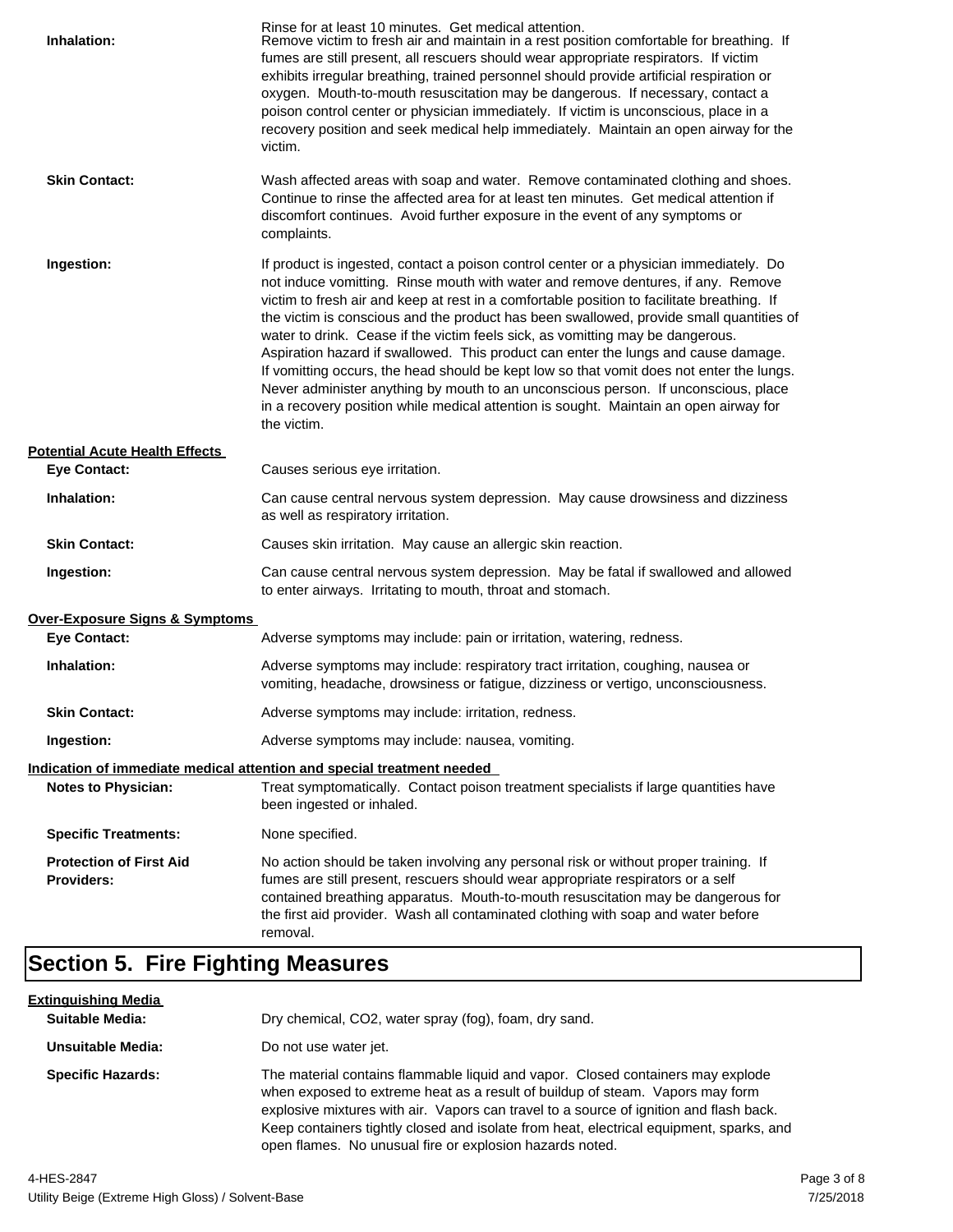Water may be used to cool closed containers to prevent pressure buildup and possible autoignition or explosion. Evacuate area and fight fire from safe distance. Containers may explode when heated. Firefighters should wear appropriate protective equipment and self-contained breathing apparatus with a full face-piece operated in positive pressure mode.

#### **Section 6. Accidental Release Measures**

| <b>Environmental Precautions:</b>                               | Avoid dispersal of spilled material and runoff from contacting soil, waterways, drains,<br>and sewers. Inform the relevant authorities if the product has caused environmental<br>pollution.                                                                                                                                                                                                                                                                                                                                                                                        |
|-----------------------------------------------------------------|-------------------------------------------------------------------------------------------------------------------------------------------------------------------------------------------------------------------------------------------------------------------------------------------------------------------------------------------------------------------------------------------------------------------------------------------------------------------------------------------------------------------------------------------------------------------------------------|
| <b>Steps to be Taken if Material</b><br>is Released or Spilled: | Contain spilled liquid with sand or earth. Do not use combustible materials such as<br>sawdust. Eliminate all ignition sources and use explosion-proof equipment. Place<br>material in a container and dispose of according to local, regional, state, and federal<br>regulations. Ventilate area and remove product with inert absorbent and non-sparking<br>tools. Do not incinerate closed containers.                                                                                                                                                                           |
| <b>Small Spills:</b>                                            | Stop leak if doing so can be done without risk. Remove containers from spill area.<br>Use non-sparking tools. Dilute with water and mop up if water-soluble. If not<br>water-soluble, absorb with inert dry material and place in appropriate waste container.<br>Dispose of via a licensed waste disposal contractor.                                                                                                                                                                                                                                                              |
| Large Spills:                                                   | Stop leak if doing so can be done without risk. Remove containers from spill area.<br>Use non-sparking tools. Approach the release from upwind. Prevent entry into<br>sewers, waterways, basements, or confined areas. Wash spillages into an effluent<br>treatment plant or proceed as follows: contain and collect spillage with inert absorbent<br>materials and place in a container for disposal according to local regulations. Dispose<br>of via a licensed waste disposal contractor. See Section 1 for emergency contact<br>information and Section 13 for waste disposal. |

#### **Section 7. Handling and Storage**

**Handling:** Wash thoroughly after handling. Eating, drinking, and smoking should be prohibited in areas where this material is handled, stored, and processed. Wash hands and face before eating or drinking. Remove contaminated clothing and launder before reuse. Use only with adequate ventilation. Follow all SDS and label precautions even after container is emptied, as it may retain product residues. Avoid breathing fumes, vapors, or mist. Avoid contact with eyes, skin, and clothing.

Storage: Store in a dry, cool, well ventilated place. Keep container tightly closed while not in use. Isolate from heat, electrical equipment, sparks, and open flame. Do not store above 120 degrees Fahrenheit. Store large quantities in buildings designed and protected for storage of NFPA Class II combustible liquids. Protect from heat, moisture, and foreign materials.

## **Section 8. Exposure Controls/Personal Protection**

| Chemical Name / CAS No<br>Calcium Carbonate<br>1317-65-3<br>10 to 20%                                                                                      | <b>OSHA Exposure Limits</b><br>$15 \text{ mg/m}$ | <b>ACGIH Exposure Limits</b><br>10 mg/m3 | <b>Other Exposure Limits</b>                                      |
|------------------------------------------------------------------------------------------------------------------------------------------------------------|--------------------------------------------------|------------------------------------------|-------------------------------------------------------------------|
| <b>Regular Mineral Spirits</b><br>64741-41-9<br>10 to 20%<br>Vapor Pressure: 2 mmHg                                                                        | 100 ppm                                          | 100 ppm                                  |                                                                   |
| Naphtha<br>64742-89-8<br>5 to 10%<br>Vapor Pressure: 12 mmHg                                                                                               | 500 ppm                                          | 300 ppm                                  |                                                                   |
| <b>Titanium Dioxide</b><br>13463-67-7<br>5 to 10%                                                                                                          | $5$ mg/m $3$                                     | 10 mg/m3                                 |                                                                   |
| Xylene<br>4-HES-2847<br>$\mathbf{L}$ . The state of $\mathbf{L}$ , $\mathbf{L}$ , $\mathbf{L}$ , $\mathbf{L}$ , $\mathbf{L}$ , $\mathbf{L}$ , $\mathbf{L}$ | 100 ppm                                          | $100$ ppm                                | Page 4 of 8<br>$\overline{z}$ in $\overline{z}$ in $\overline{z}$ |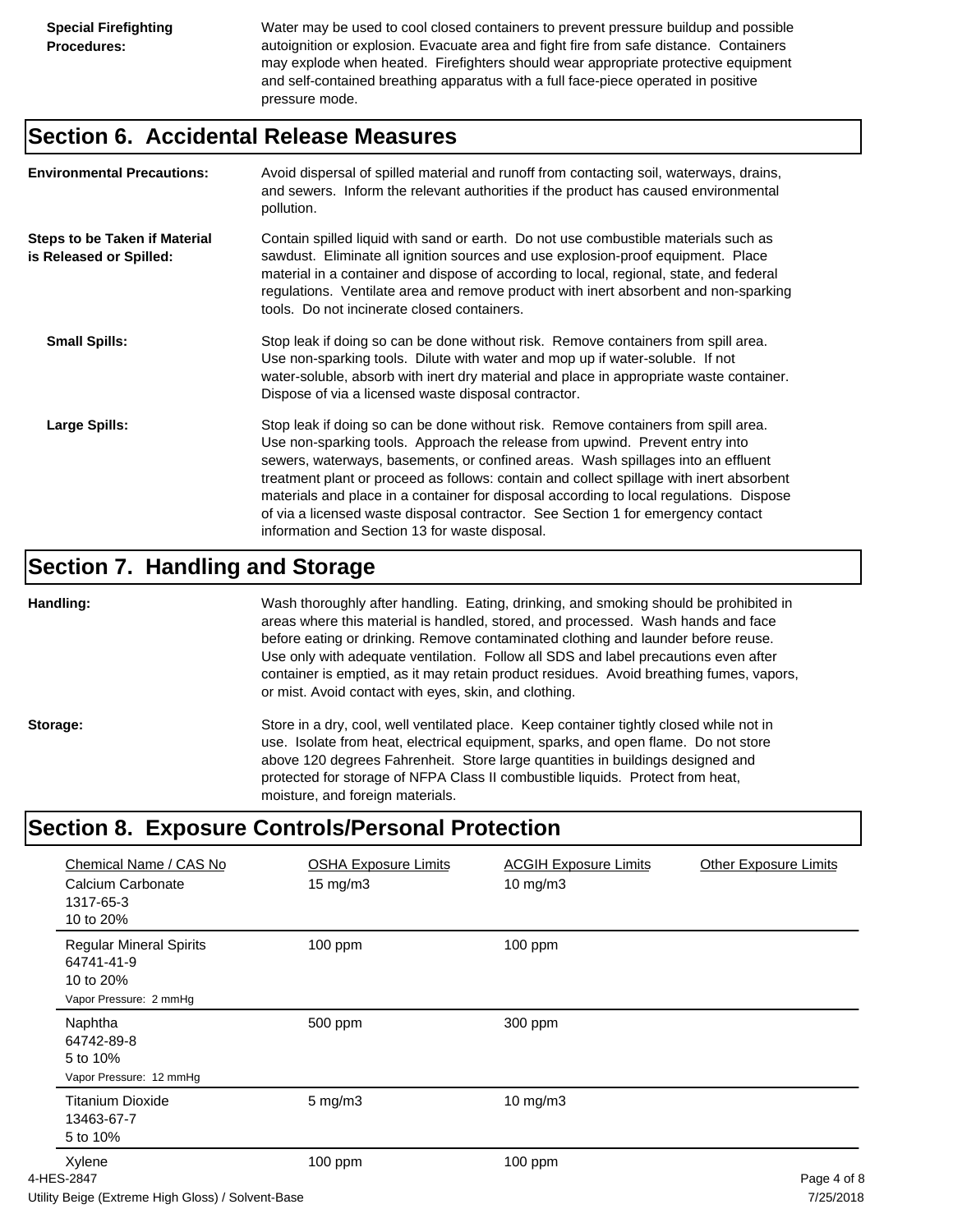1 to 5% Vapor Pressure: 1.06 kPa

| 1 to $5%$                     | <b>Mineral Spirits</b><br>8052-41-3<br>Vapor Pressure: 2 mmHq | 100 ppm                                       | 100 ppm                                                                                                                                                                                                                                                                                                                                                                                                                                                                                                                                                                                                                                                                                                                                                                                       |
|-------------------------------|---------------------------------------------------------------|-----------------------------------------------|-----------------------------------------------------------------------------------------------------------------------------------------------------------------------------------------------------------------------------------------------------------------------------------------------------------------------------------------------------------------------------------------------------------------------------------------------------------------------------------------------------------------------------------------------------------------------------------------------------------------------------------------------------------------------------------------------------------------------------------------------------------------------------------------------|
| Acetone<br>67-64-1<br>1 to 5% | Vapor Pressure: 30.796 kPA                                    | 1,000 ppm                                     | 500 ppm                                                                                                                                                                                                                                                                                                                                                                                                                                                                                                                                                                                                                                                                                                                                                                                       |
|                               | <b>Engineering Controls:</b>                                  |                                               | Use process enclosures, local exhaust ventilation, or other engineering controls to<br>keep worker exposure to airborne contaminants below any recommended or statutory<br>limits. The engineering controls also need to keep gas, vapor, or dust concentrations<br>below any lower explosive limits. Use explosion-proof ventilation equipment.                                                                                                                                                                                                                                                                                                                                                                                                                                              |
|                               | <b>Environmental Controls:</b>                                |                                               | Emissions from ventilation or work process equipment should be checked to ensure<br>they comply with the requirements of environmental protection legislation. In some<br>cases, fume scrubbers, filters, and other engineering modifications to the process<br>equipment may be required to reduce emissions to acceptable levels.                                                                                                                                                                                                                                                                                                                                                                                                                                                           |
|                               | <b>Respiratory Protection:</b>                                | adequate protection.                          | Use a properly fitted, air-purifying or air-fed respirator complying with an approved<br>standard if a risk assessment indicates this is necessary. Respiratory protection<br>programs that meet OSHA 1910.134 and ANSI Z88.2 requirements must be followed<br>when workplace conditions warrant a respirator's use. A NIOSH/MSHA approved<br>respirator with an organic vapor cartridge may be permissible under circumstances<br>where airborne concentrations are expected to exceed exposure limits. Protection<br>provided by air purifying respirators is limited. Use a positive pressure, air supplied<br>respirator if there is any potential for an uncontrolled release, exposure levels are not<br>known, or in any circumstances where air purifying respirators may not provide |
| <b>Skin Protection:</b>       |                                                               | used.                                         | Use impervious, chemical resistant gloves to prevent prolonged skin contact and<br>absorption of material through the skin. Nitrile or neoprene gloves may afford<br>adequate protection. Personal protective equipment for the body should be selected<br>based on the task being performed and the risks involved, and should be approved by<br>a specialist before handling this product. Where there is a risk of ignition from static<br>electricity, wear anti-static protective clothing. For best protection, the clothing should<br>include anti-static boots, gloves, and overalls. Appropriate footwear should always be                                                                                                                                                           |
| <b>Eye Protection:</b>        |                                                               | times to protect against splashes of liquids. | Safety eyewear, such as splash goggles or a full face shield, should be worn at all                                                                                                                                                                                                                                                                                                                                                                                                                                                                                                                                                                                                                                                                                                           |
|                               | <b>Hygienic Measures:</b>                                     |                                               | Wash thoroughly with soap and water before eating, drinking, or smoking. Remove<br>contaminated clothing immediately and launder before reuse.                                                                                                                                                                                                                                                                                                                                                                                                                                                                                                                                                                                                                                                |

## **Section 9. Physical and Chemical Properties**

| <b>Physical State:</b>  | Liquid            |
|-------------------------|-------------------|
| Odor:                   | Solvent odor      |
|                         |                   |
| <b>Vapor Density</b>    | Heavier than air  |
| <b>Vapor Density</b>    | 4.21              |
| Vapor Pressure          | 6 kPA             |
| <b>Evaporation Rate</b> | Slower than ether |
| Boiling Range           | 56 to 157 C       |
| Specific Gravity (SG)   | 1.115             |
| Material VOC (Lb / Gal) | 2.57              |
| Material VOC $(q/L)$    | 307.76            |
| Coating VOC (Lb/Gal)    | 2.62              |
| Coating VOC (g/L)       | 314.38            |
| Flash Point:            | 32 C (90 F)       |
|                         |                   |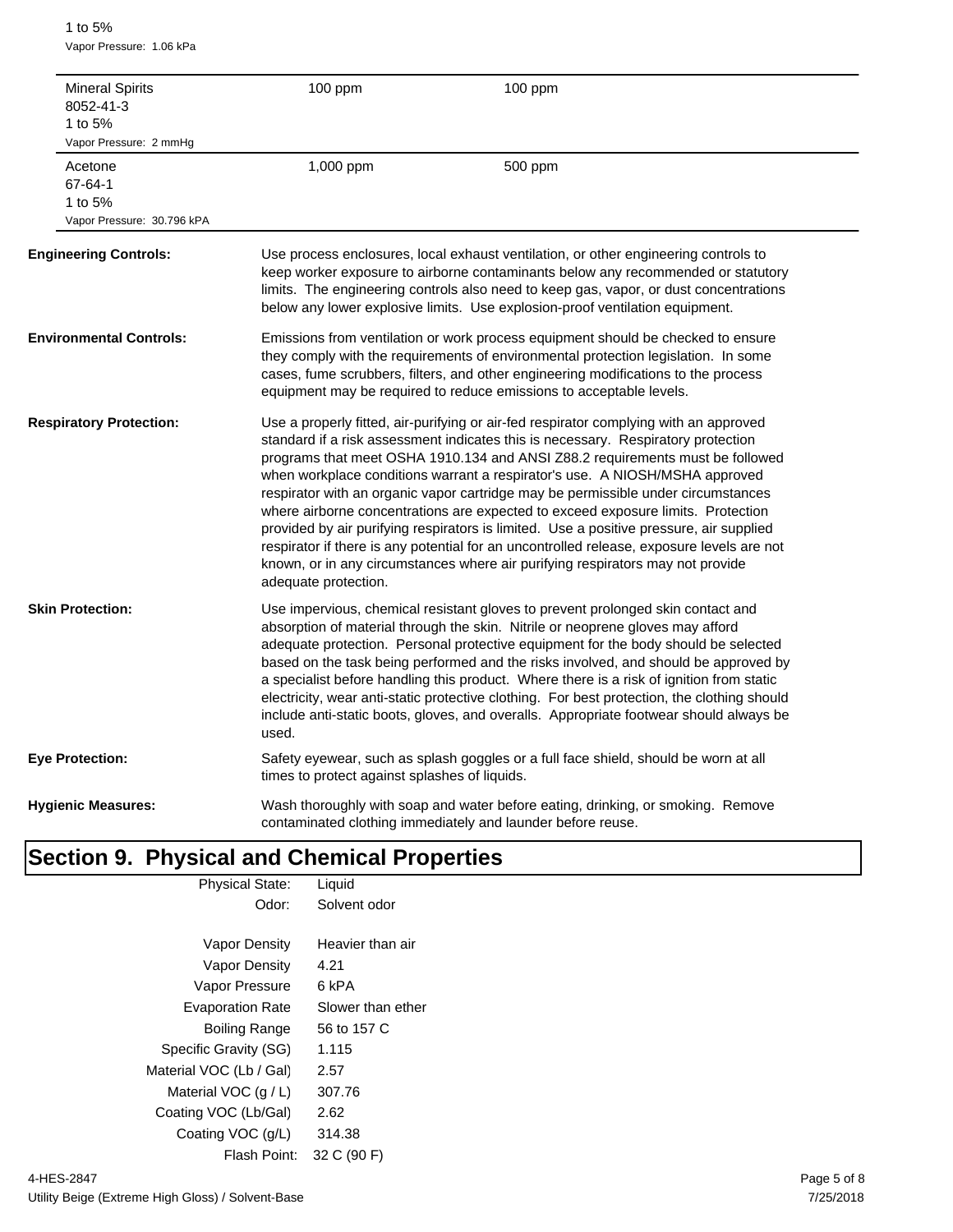Autoignition: Will not occur LEL: 1.0 % UEL: 12.8 % Partition Coefficient, Not available n-octanol/water: Auto-ignition temperature: Not available

#### **Section 10. Stability and Reactivity**

| <b>Conditions to Avoid:</b>      | Avoid temperatures above 120 degrees Fahrenheit. Avoid all possible sources of<br>ignition. Do not pressurize, cut, weld, braze, drill, or expose containers to heat. Do not<br>allow vapor to accumulate in low or confined areas. Avoid contact with strong acid and<br>strong bases. |
|----------------------------------|-----------------------------------------------------------------------------------------------------------------------------------------------------------------------------------------------------------------------------------------------------------------------------------------|
| Incompatibility:                 | Incompatible with strong oxidizing agents.                                                                                                                                                                                                                                              |
| <b>Hazardous Decomposition:</b>  | By open flame, carbon monoxide and carbon dioxide. When heated to decomposition,<br>product emits acrid smoke and irritating fumes. Contains solvents which may form<br>carbon monoxide, carbon dioxide, and formaldehyde.                                                              |
| <b>Hazardous Polymerization:</b> | Will not occur under normal conditions.                                                                                                                                                                                                                                                 |
| Stability:                       | The product is stable.                                                                                                                                                                                                                                                                  |

## **Section 11. Toxicological Information**

| <b>Effects of Over-Exposure</b> |                                                                                                                                                                                                                                                                                                                                                                                                                                                                                                                                                                                                                                                                                                                                                                                                                                                                                                                                                                                                                                                                                                                                                                                                                                                                                                                                                                                                                                                                                                                                                                                                                                                                                                                                                                                                                                                       |
|---------------------------------|-------------------------------------------------------------------------------------------------------------------------------------------------------------------------------------------------------------------------------------------------------------------------------------------------------------------------------------------------------------------------------------------------------------------------------------------------------------------------------------------------------------------------------------------------------------------------------------------------------------------------------------------------------------------------------------------------------------------------------------------------------------------------------------------------------------------------------------------------------------------------------------------------------------------------------------------------------------------------------------------------------------------------------------------------------------------------------------------------------------------------------------------------------------------------------------------------------------------------------------------------------------------------------------------------------------------------------------------------------------------------------------------------------------------------------------------------------------------------------------------------------------------------------------------------------------------------------------------------------------------------------------------------------------------------------------------------------------------------------------------------------------------------------------------------------------------------------------------------------|
| <b>Eye Contact:</b>             | Causes serious eye irritation.                                                                                                                                                                                                                                                                                                                                                                                                                                                                                                                                                                                                                                                                                                                                                                                                                                                                                                                                                                                                                                                                                                                                                                                                                                                                                                                                                                                                                                                                                                                                                                                                                                                                                                                                                                                                                        |
| <b>Skin Contact:</b>            | Prolonged or repeated skin contact may cause irritation. Allergic reactions are<br>possible.                                                                                                                                                                                                                                                                                                                                                                                                                                                                                                                                                                                                                                                                                                                                                                                                                                                                                                                                                                                                                                                                                                                                                                                                                                                                                                                                                                                                                                                                                                                                                                                                                                                                                                                                                          |
| Inhalation:                     | Harmful if inhaled. High gas, vapor, mist, or dust concentrations may be harmful if<br>inhaled. Avoid breathing fumes, spray, vapors, or mist. May cause headaches and<br>dizziness. High vapor concentrations are irritating to the eyes, nose, throat, and lungs.<br>Prolonged or excessive inhalation may cause respiratory tract irritation.                                                                                                                                                                                                                                                                                                                                                                                                                                                                                                                                                                                                                                                                                                                                                                                                                                                                                                                                                                                                                                                                                                                                                                                                                                                                                                                                                                                                                                                                                                      |
| Ingestion:                      | Harmful or fatal if swallowed. Aspiration hazard if swallowed; can enter lungs and<br>cause damage.                                                                                                                                                                                                                                                                                                                                                                                                                                                                                                                                                                                                                                                                                                                                                                                                                                                                                                                                                                                                                                                                                                                                                                                                                                                                                                                                                                                                                                                                                                                                                                                                                                                                                                                                                   |
| <b>Chronic Hazards:</b>         | High concentrations may lead to central nervous system effects (drowsiness,<br>dizziness, nausea, headaches, paralysis, burred vision) and damage. Reports have<br>associated repeated and prolonged occupational overexposure to solvents with<br>permanent brain and nervous system damage. Contains carbon black pigment.<br>Chronic inflammation, lung fibrosis, and lung tumors have been observed in<br>experimental tests involving rats exposed to excessive concentrations of carbon black<br>and several insoluble dust particles for long periods of time. Tumors have not been<br>observed in other species under similar circumstances. Epidemiological studies of<br>North American workers show no evidence of clinically significant negative health<br>effects from occupational exposure to carbon black. Carbon black is listed as a Group<br>2B - Possibly Carcinogenic to Humans, by IARC and is proposed to be listed as A4 -<br>Not Classified as a Human Carcinogen by the American Conference of Governmental<br>Industrial Hygienists. Significant exposure is unlikely during typical application of this<br>product by roller or brush. Risk of overexposure depends on the duration and level of<br>exposure to dust from such processes as repeated sanding of dried surfaces, or<br>inhalation of spray mist, and the actual concentration of carbon black in the product<br>formula.<br>Product contains titanium dioxide, which is listed as a Group 2B - Possibly<br>Carcinogenic to Humans by IARC. No significant exposure to titanium dioxide is<br>anticipated while using this product, in which titanium dioxide is bound to other<br>materials including resin and other pigments, during brush or rolling application.<br>Overexposure risks depend on duration and level of exposure to dust, such as from |
|                                 | repeated sanding of this product's dried film, or inhalation of spray mist, and the actual<br>concentration of titanium dioxide in the product formula. For additional information,                                                                                                                                                                                                                                                                                                                                                                                                                                                                                                                                                                                                                                                                                                                                                                                                                                                                                                                                                                                                                                                                                                                                                                                                                                                                                                                                                                                                                                                                                                                                                                                                                                                                   |
|                                 |                                                                                                                                                                                                                                                                                                                                                                                                                                                                                                                                                                                                                                                                                                                                                                                                                                                                                                                                                                                                                                                                                                                                                                                                                                                                                                                                                                                                                                                                                                                                                                                                                                                                                                                                                                                                                                                       |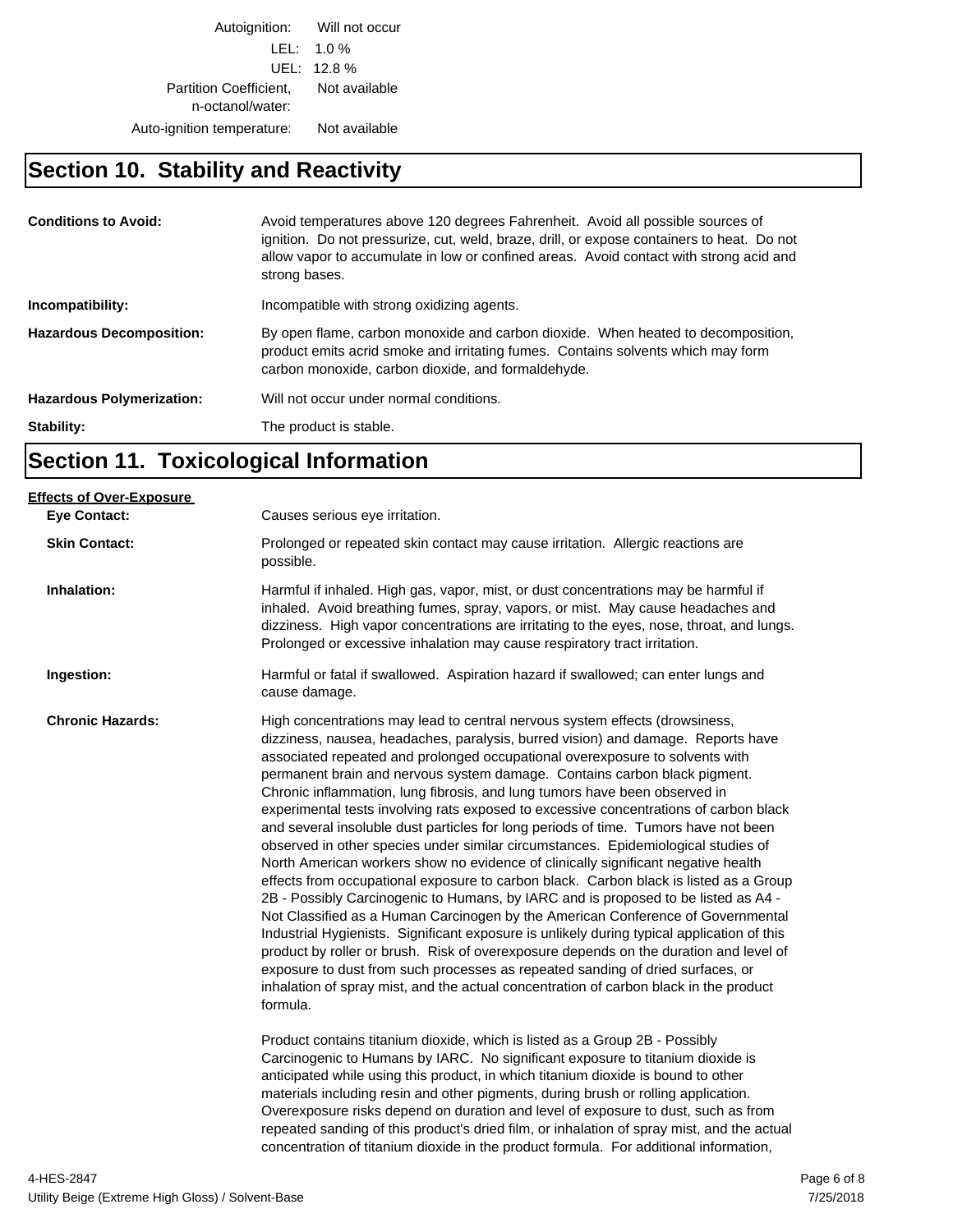refer to IARC Monograph, Volume 93, 2010. **Primary Routes of Entry:** Eye contact, ingestion, inhalation, absorption through the skin, skin contact.

Acute Toxicity Values: **Acute effects of this product have not been tested.** Available data on individual components, if any, will be listed below.

## **Section 12. Ecological Information**

**Ecological Information:** Product is a mixture of listed components.

#### **Section 13. Disposal Information**

#### **Disposal Considerations:** The generation of waste should be avoided or minimized wherever possible. Disposal of this product, solutions, and any by-products should at all times comply with relevant environmental protection regulations and waste disposal regulations, in addition to any local or regional restrictions which may be in effect. Surplus and non-recyclable products should be disposed of via a licensed waste disposal contractor. Waste should not be disposed of untreated to the sewer unless fully compliant with the requirements of all authorities with jurisdiction. Waste packaging should be recycled whenever possible. Incineration or landfill should only be considered when recycling is not feasible. Take care when handling empty containers as they may retain some residual product. Vapor from residue may create a flammable or explosive atmosphere within the used container. Do not expose empty containers to heat or sparks, and do not weld, cut, or grind used containers unless they have been thoroughly cleaned. Avoid contact of spilled material with soil, waterways, drains, and sewer systems.

#### **Section 14. Transport Information**

|                          | Domestic (US DOT) | <b>International (IMDG)</b> | Air (IATA) | Canada (TDG) |
|--------------------------|-------------------|-----------------------------|------------|--------------|
| <b>UN Number:</b>        | 1263              | 1263                        | 1263       | 1263         |
| <b>UN Shipping Name:</b> | Paint             | Paint                       | Paint      | Paint        |
| <b>Hazard Class:</b>     | 3                 | 3                           | 3          | 3            |
| <b>Packing Group:</b>    | Ш                 | Ш                           |            |              |
| <b>Limited Quantity:</b> | Yes               | Yes                         | Yes        | Yes          |

**Special Considerations:** The presence of a shipping description for a particular mode of transport does not indicate that the product is packaged suitably for that mode of transport. All packaging should be reviewed for suitability prior to shipment, so that compliance with applicable regulations can be ensured. Compliance with all applicable regulations is the sole responsibility of the person offering the product for transport. Persons loading and unloading dangerous goods should be trained in all the risks associated with the substances at hand, and on all actions to be taken in case of an emergency situation.

#### **Section 15. Regulatory Information**

| <b>U.S. Federal Regulations</b><br><b>CERCLA - SARA Hazard</b><br>Category: | This product has been reviewed according to the EPA hazard categories promulgated by<br>Sections 311 and 312 of the Superfund Amendment and Reauthorization Act of 1986,<br>known as SARA Title III, and is considered to meet the following categories under<br>applicable conditions: |
|-----------------------------------------------------------------------------|-----------------------------------------------------------------------------------------------------------------------------------------------------------------------------------------------------------------------------------------------------------------------------------------|
| <b>SARA Section 313:</b>                                                    | Fire Hazard, Acute Health Hazard, Chronic Health Hazard<br>This product contains the following substances subject to the reporting requirements of<br>Section 313 of Title III of the Superfund Amendment and Reauthorization Act of 1986 as<br>well as 40 CFR Section 372:             |